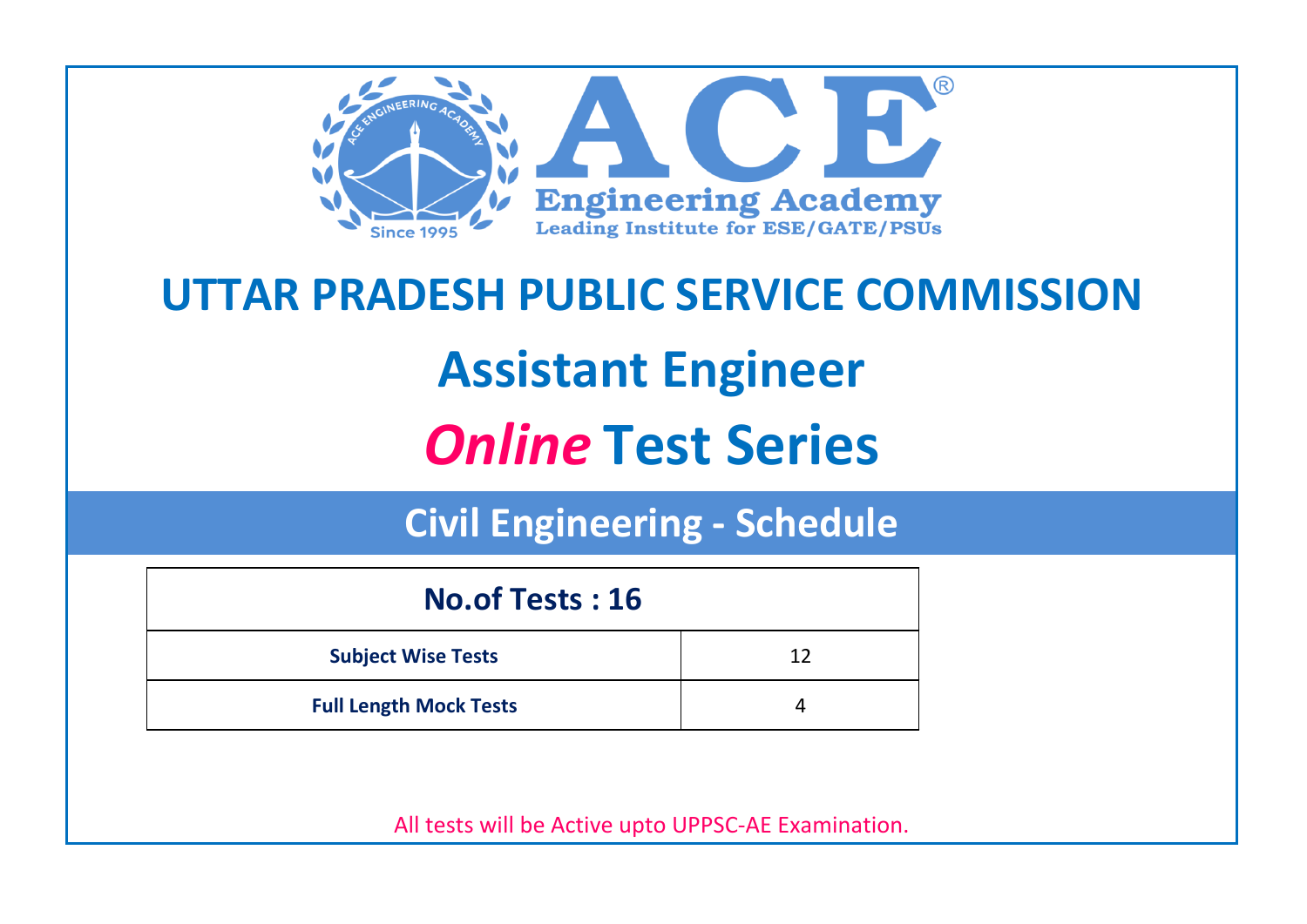# **Subject wise Tests**

### **(No.of Questions: 50, Max Marks: 150 and Time duration: 60 Minutes)**

| <b>Test No</b>        |                                                                                   | <b>Name of the Subject</b>                                         | Date of<br><b>Activation</b> |
|-----------------------|-----------------------------------------------------------------------------------|--------------------------------------------------------------------|------------------------------|
| Test-01<br>(Paper-I)  | Engineering Mechanics + Strength of Materials                                     |                                                                    | 01-12-2021                   |
| Test-02<br>(Paper-II) | Fluid Mechanics, Open Channel Flow, Hydraulic Machines and Hydropower Engineering |                                                                    | 02-12-2021                   |
| Test-03<br>(Paper-I)  | <b>Structural Analysis + Building Materials</b>                                   |                                                                    | 03-12-2021                   |
| Test-04<br>(Paper-II) | Hydrology and Water Resources Engineering                                         |                                                                    | 04-12-2021                   |
| Test-05<br>(Paper-I)  | Constructions technology, Planning and Management + Design of Steel Structure     |                                                                    | 05-12-2021                   |
| Test-06<br>(Paper-II) | <b>Environmental Engineering</b>                                                  |                                                                    | 06-12-2021                   |
| Test-07<br>(Paper-I)  | Design of concrete and masonry structures                                         |                                                                    | 07-12-2021                   |
| Test-08<br>(Paper-II) | <b>Transportation Engineering</b>                                                 |                                                                    | 08-12-2021                   |
| Test-09<br>(Paper-I)  | Geo Technical Engineering and Foundation Engineering                              |                                                                    | 09-12-2021                   |
| Test-10<br>(Paper-II) | Survey and Engineering Geology                                                    |                                                                    | 10-12-2021                   |
| Test-11<br>(Paper-I)  | <b>General Hindi</b>                                                              |                                                                    | 11-12-2021                   |
| Test-12<br>(Paper-II) | <b>General studies</b>                                                            | (No.of Questions: 25, Max Marks: 75 and Time duration: 30 Minutes) | 12-12-2021                   |

| <b>Test No</b>        | <b>Name of the Mock</b>  | Date of<br><b>Activation</b> |
|-----------------------|--------------------------|------------------------------|
| Test-13<br>(Paper-I)  | Full Length Mock Test-01 | 23-12-2021                   |
| Test-14<br>(Paper-II) | Full Length Mock Test-02 | 30-12-2021                   |
| Test-15<br>(Paper-I)  | Full Length Mock Test-03 | 06-01-2022                   |
| Test-16<br>(Paper-II) | Full Length Mock Test-04 | 13-01-2022                   |

#### **Note:**

The Syllabus considered as per Notifivcation of UPPSC. ACE Engineering Academy does not take any responsibility for deviations in syllabus in the final UPPSC exam. As per Notification of UPPSC each question carries '3' marks and negative marking of 1/3rd (i.e. one mark) for each wrong answer.

**The Dates of above Tests may Change according to the UPPSC Exam schedule.**

**Tests will be activated at 6:00 pm on scheduled day**

# **Full Length Mock Test**

## **(No.of Questions: 125, Max Marks: 375 and Time duration: 150 Minutes)**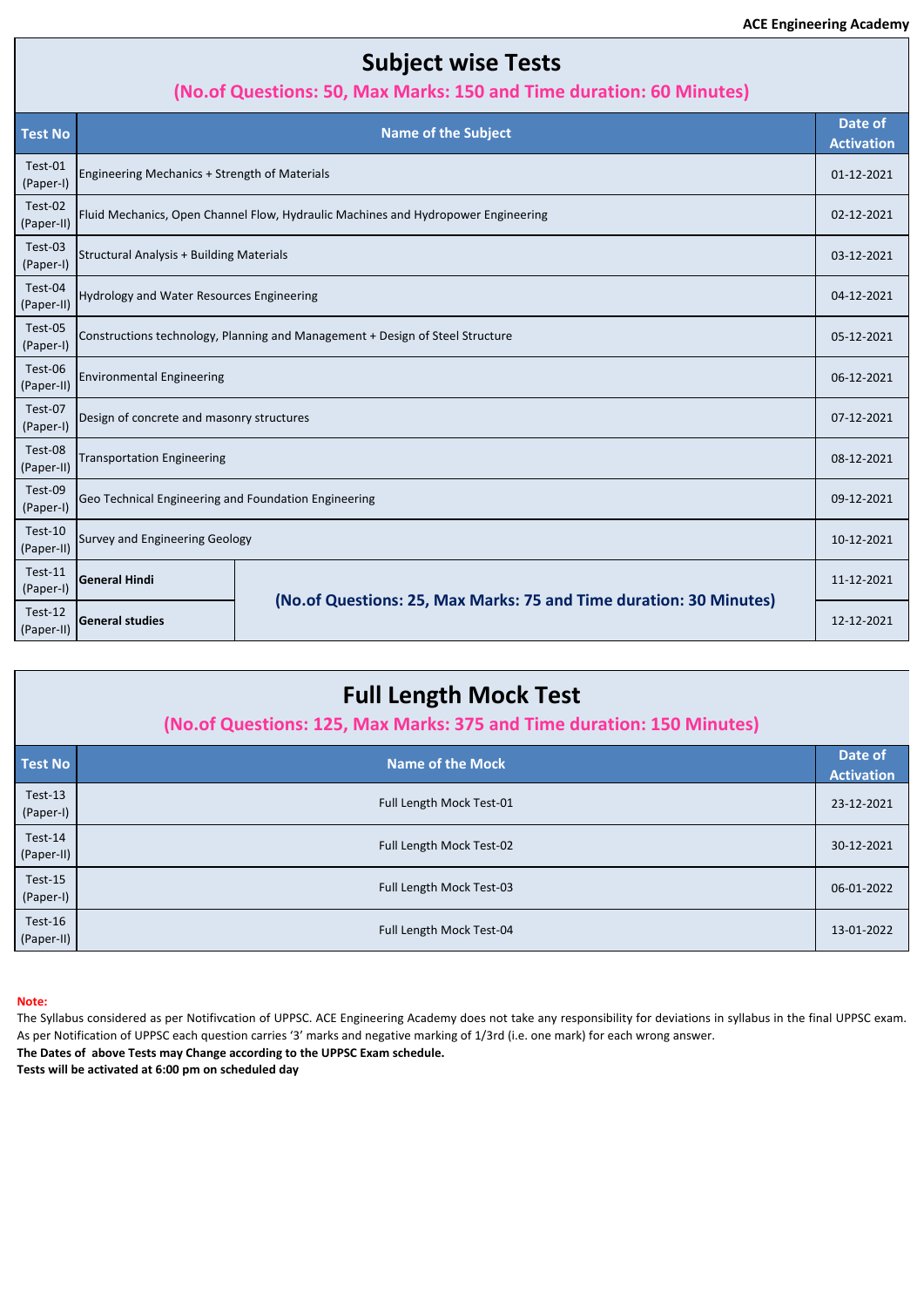# **CIVIL ENGINEERING PAPER – I\_Syllabus**

#### **General Hindi**

#### **Engineering Mechanics:**

Units and Dimensions, SI units, vectors, concept of force, Concept of particle and rigid body Concurrent, Non- Concurrent and parallel forces in a plane, moment of force and varignon`s theorem free body diagram, conditions of equilibrium Principle of virtual work, equivalent force system.

First and second Moment of area, Mass moment of inertia, Static Friction, inclined plane and bearings, kinematics and kinetics, kinematics in Cartesion and Polar Coordinates, motion under uniform and non-uniform acceleration, motion under gravity, Kinetics of particle: Momentum and Energy principles, D` Alembert`s principle, Collision of elastic bodies, rotation of rigid, bodies, simple harmonic motion.

#### **Strength of Materials:**

Simple Stress and Strain, Elastic constants, axially loaded compression members, Shear force and bending moment, theory of simple bending, bending stress, Shear Stress, Beams of uniform strength, Leaf Spring, close coiled helical springs, Strain Energy in direct stress, bending & shear. Deflection of beams; Macaulay's method, Mohr's Moment area method, Conjugate beam method, unit load method, Torsion of shafts, Transmission of power, Elastic stability of columns, Euler's Rankin's and Secant formulae. Principal stresses and strains in two dimensions, Mohr's Circle, Theories of Elastic Failure, Thin and Thick cylinder, Stresses due to internal and external pressure Lame's equations.

#### **Structural Analysis:**

Castiglianios theorems I and II, Unit load method of consistent deformation applied to beams and pin jointed trusses. Slope-deflection, moment distribution, Kani's method of analysis and column Analogy method applied to indeterminate beams and rigid frames. Rolling loads and influence lines: Influence lines for reactions of beam, shear force and bending moment at a section of beam. Criteria for maximum shear force and bending moment in beams traversed by a system of moving loads, influence lines for simply supported plane pin jointed trusses, Arches: Three hinged, two hinged and fixed

Reinforced Concrete: Working Stress and Limit State Method of design Recommendations of B.I.S. codes, design of one way and two way slabs, stairs-case slabs, simple and continuous beams of rectangular, T and L sections, compression members under direct load with or without eccentricity, isolated and combined footings, Cantilever and counter-fort type retaining walls, Water tanks: Design requirements as per B.I.S. code for rectangular and circular tanks resting on ground, Prestressed concrete: Methods and systems of prestressing, anchorages, analysis and design of sections for

arches, rib shortening and temperature effects, influence lines in arches, Matrix methods of analysis: Force method and displacement method of analysis of indeterminate beams and rigid frames. Plastic Analysis of beams and frames: Theory of plastic bending, plastic analysis, statical method, Mechanism method. Unsymmetrical bending: Moment of inertia, product of inertia, position of neutral axis and principal axis, calculation of bending stresses.

#### **Design of Steel Structure:**

Structural steel:Factors of safety and load factors, rivetted, bolted and welded joints and its connections, Design by working, stress/limit state method of tension and compression member, beams of built up section, rivetted and welded plate girders, gantry girders, stancheons with battens and lacings, slab and gussetted column bases, Design of highway and railway bridges: Through and deck type plate girder, Warren girder, Pratt truss.

#### **Design of concrete and masonry structures:**

flexure based on working stress, losses of prestress, Earth quake resistant design of building as per BIS code. Design of brick masonry as per I. S. Codes, Design of masonry retaining walls.

#### **Building Materials:**

Physical properties of construction materials with respect to their use: stones bricks, tiles, lime, glass, cement, mortars, Concrete, concept of mix design, pozzolans, plasticizers, super plasticizers, Special concrete: roller compacted concrete, mass concrete, self compacting concrete, ferro cement, fibre reinforced concrete, high strength concrete, high performance concrete, Timber: properties, defects and common preservation treatments, Use and selection of materials for various uses e.g. Low cost housing, mass housing, high rise buildings.

#### **Constructions technology, Planning and Management:**

Masonry constructions using brick, stone, construction detailing and strength characteristics paints, varnishes, plastics, water proofing and damp proofing materials. Detailing of walls, floors, roofs, staircases, doors and windows. Plastering, pointing, flooring, roofing and construction features. Retrofitting of buildings, Principle of planning of building for residents and specific uses, National Building code provisions and uses. Basic principles of detailed and approximate estimating, specifications, rate analysis, principles of valuation of real property. Machinery for earthwork, concreting and their specific uses, factors affecting selection of construction equipments, operating cost of equipments. Construction activity, schedules, organizations, quality assurance principles. Basic principle of network CPM and PERT uses in construction monitoring, cost optimization and resource allocation. Basic principles of economic analysis and methods. Project profitability: Basis principles of financial planning, simple toll fixation criterions.

#### **Geo Technical Engineering and Foundation Engineering:**

Types of soils, phase relationships, consistency limits particles size distribution, classifications of soils, structure and clay mineralogy. Capillary water, effective stress and pore water pressure, Darcy's Law, factors affecting permeability, determination of permeability, permeability of stratified soil deposits. Seepage pressure, quick sand condition, compressibility and consolidation, Terzaghi's theory of one dimensional consolidation, consolidation test.

Compaction of soil, field control of compaction total stress and effective stress parameters, pore pressure parameters, shear strength of soils, Mohr Coulomb failure theory, shear tests.

Earth pressure at rest, active and passive pressures, Rankin's theory Coulomb's wedge theory, Graphical method of earth pressure on retaining wall, sheetpile walls, braced excavation, bearing capacity, Terzaghi and other important theories, net and gross bearing pressure.

Immediate and consolidation settlement, stability of slope, total stress and effective stress methods, conventional methods of slices, stability number.

Subsurface exploration, methods of boring, sampling, penetration tests, pressure meter tests, essential features of foundation, types of foundation, design criteria, choice of type of foundation, stress distribution in soils, Boussinessq's theory, Westergaard method, Newmarks chart, pressure bulb, contact, pressure, applicability of different bearing capacity theories, evaluation of bearing capacity from filed tests, allowable bearing capacity, settlement analysis, allowable settlement, proportioning of footing, isolated and combined footings, rafts, pile foundation, types of piles, plies capacity,

static and dynamic analysis, design of pile groups, pile load test, settlement of piles lateral loads, foundation for bridges, Ground improvement techniques: sand drains, stone columns, grouting, soil stabilization geotextiles and geomembrane, Machine foundation: Natural frequency, design of machine foundations based on the recommendation of B.I.S. codes.